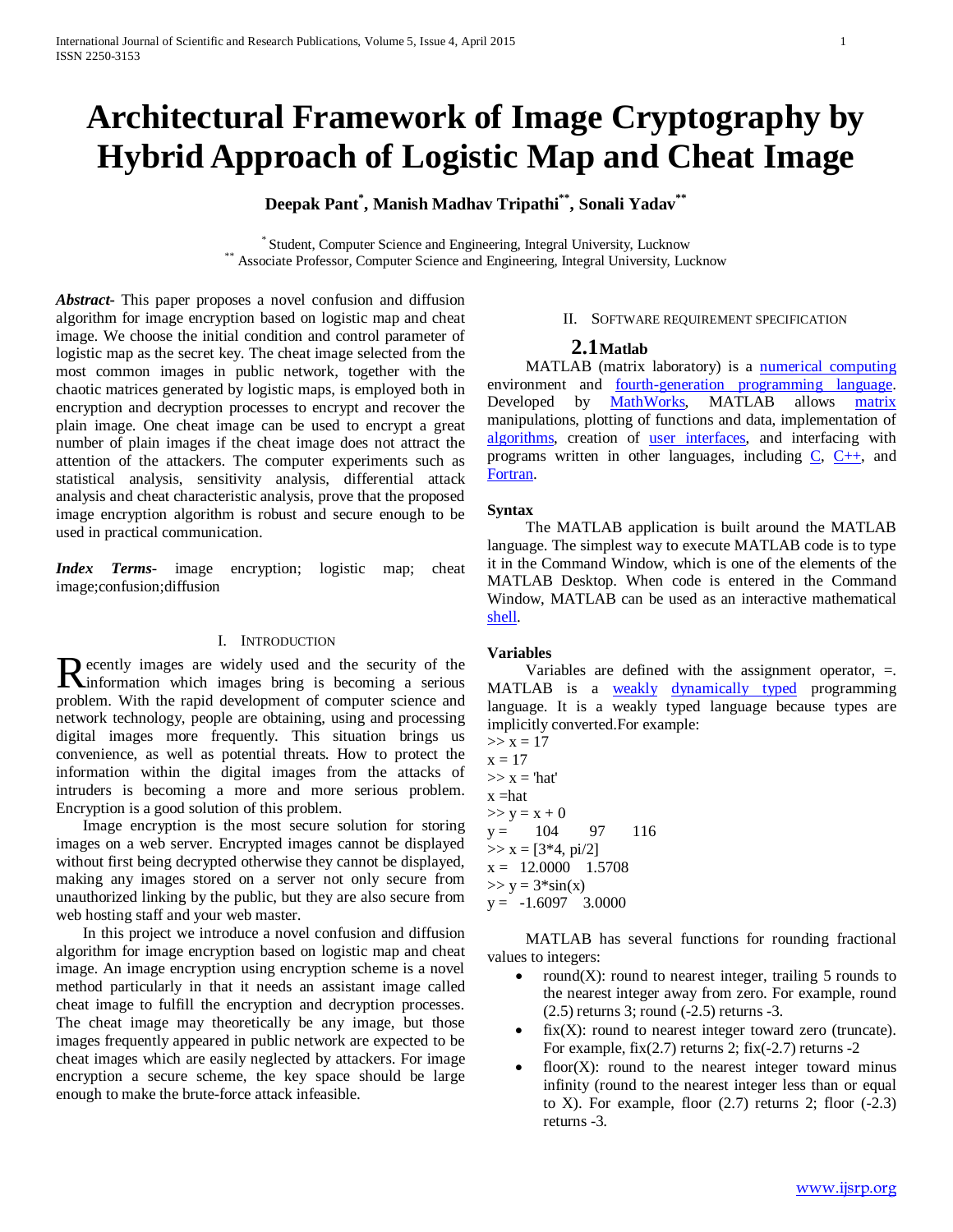$ceil(X)$ : round to the nearest integer toward positive infinity (round to the nearest integer greater than or equal to X); for example, ceil $(2.3)$  returns 3; ceil $(-2.7)$ returns -2

## **Vectors/matrices**

 MATLAB is a "Matrix Laboratory", and as such it provides many convenient ways for creating vectors, matrices, and multi-dimensional arrays. In the MATLAB vernacular, a *vector* refers to a one dimensional  $(1 \times N$  or  $N \times 1)$  matrix, commonly referred to as an array in other programming languages. MATLAB provides a simple way to define simple arrays using the syntax: *init*: *increment: terminator*. For instance:

 $\gg$  array = 1:2:9  $array = 13579$ 

 defines a variable named array (or assigns a new value to an existing variable with the name array) which is an array consisting of the values 1, 3, 5, 7, and 9. That is, the array starts at 1 (the init value), increments with each step from the previous value by 2 (the increment value), and stops once it reaches (or to avoid exceeding) 9 (the terminator value).

 $\gg$  array = 1:3:9  $array = 147$ 

 the increment value can actually be left out of this syntax (along with one of the colons), to use a default value of 1.

 $\gg$  ari = 1:5  $ari = 1 2 3 4 5$ 

 assigns to the variable named ari an array with the values 1, 2, 3, 4, and 5, since the default value of 1 is used as the incrementer.

The list of elements should be surrounded by square brackets: []. Parentheses: () are used to access elements and subarrays (they are also used to denote a function argument list).

>> A = 
$$
[16 3 2 13; 5 10 11 8; 9 6 7 12; 4 15 14 1]
$$
  
A =  $16 3 2 13$   
5 10 11 8  
9 6 7 12  
4 15 14 1

 $>> A(2, 3)$ ans  $= 11$ 

 Sets of indices can be specified by expressions such as "2:4", which evaluates to [2, 3, 4]. For example, a submatrix taken from rows 2 through 4 and columns 3 through 4 can be written as:

 $>> A (2:4, 3:4)$ ans  $= 118$ 7 12 14 1

 A square [identity matrix](http://en.wikipedia.org/wiki/Identity_matrix) of size n can be generated using the function eye, and matrices of any size with zeros or ones can be generated with the functions zeros and ones, respectively.

 $\gg$  eye (3)  $ans =$ 1 0 0 0 1 0 0 0 1  $\gg$  zeros  $(2, 3)$  $ans =$ 0 0 0 0 0 0  $\gg$  ones (2, 3)  $ans =$ 1 1 1 1 1 1

 Most MATLAB functions can accept matrices and will apply themselves to each element. For example, mod  $(2*J, n)$ will multiply every element in "J" by 2, and then reduce each element modulo "n". MATLAB does include standard "for" and "while" loops, but using MATLAB's vectorized notation often produces code that is easier to read and faster to execute. This code, excerpted from the function *magic.m*, creates a magic square *M* for odd values of *n* (MATLAB function *meshgrid* is used here to generate square matrices I and J containing 1: n).

 $[J, I] =$  meshgrid  $(1: n)$ ;  $A = mod (I+J-(n+3)/2, n);$  $B = mod (I+2*J-2, n);$  $M = n*A + B + 1;$ 

#### III. IMPLEMENTATION

#### **3.1Introduction:**

 The implementation phase of any project development is the most important phase as it yields the final solution, which solves the problem at hand. The implementation phase involves the actual materialization of the ideas, which are expressed in the analysis document and developed in the design phase. Implementation should be perfect mapping of the design document in a suitable programming language in order to achieve the necessary final product. The factors concerning the programming language and platform chosen are described in the next couple of sections.

 The implementation stage in a system project in its own right. It involves

- Careful planning
- Investigation of the current system and the constraints on implementation.
- Training of staff in the newly developed system.

#### **3.2 Implementation:**

 Implementation of any software is always preceded by important decisions regarding selection of the platform, the language used, etc. There are three major implementation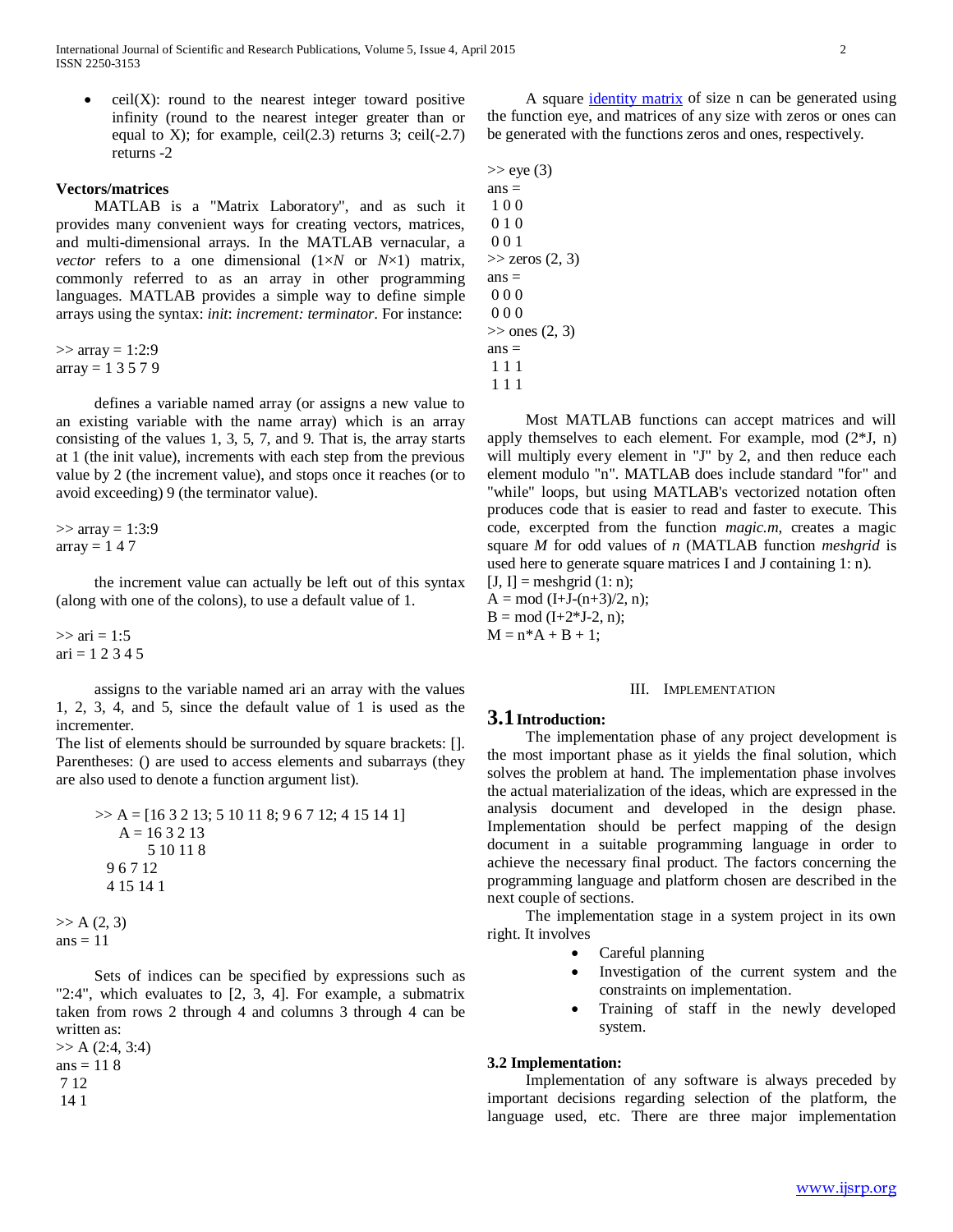decisions that have been made before the implementation of this project. They are as follows:

- 1. Selection of the platform (Operating System).
- 2. Selection of the programming language for development of the application.
- 3. Coding guideline to be followed.

## **3.3 Selection of the platform:**

 Windows® XP provides the most dependable version of Windows ever—with the best security and privacy features Windows has ever provided. Overall, security has been improved in Windows XP to help you Windows XP Professional includes all of the security capabilities of Windows XP Home Edition, plus other security management features. These important new security features will reduce your IT costs and enhance the security of your business systems. For example, if you use the Internet to chat online or to send and receive e-mail, you may be vulnerable to hacker attacks. To protect you from these threats.Let's take a look at the important security and privacy features in Windows XP Home Edition that make you and your information more secure while you're having the most productive Windows user experience ever.These features include access control lists (ACLs), security groups, and Group Policy—in addition to the tools that allow businesses to configure and manage these features.

 Windows XP offers thousands of security-related settings that can be implemented individually.Businesses can apply these security templates when they:

- Create a resource, such as a folder or file share, and either accept the default access control list settings or implement custom access control list settings.
- Place users in the standard security groups, such as Users, Power Users, and Administrators, and accept the default ACL settings that apply to those security groups.
- Use the Basic, Compatible, Secure, and Highly Secure Group Policy templates that have been provided with the operating system.

 Many of these tools, such as the Microsoft Management Console snap-ins, are components of Windows XP Professional. Other tools are included with the Windows XP Professional Resource Kit.

# **3.4 Selection of Language**

 For the implementation of our project we need flexible systems implementation language. Compilation should be relatively straightforward compiler, provide low-level access to memory, provide language constructs that map efficiently to machine instructions, and require minimal run-time support. Program should be compiled for a very wide variety of computer platforms and operating systems with minimal change to its source code. For Graphical User Interface programming, language chosen must be simple to uses, secure, architecture neutral and portable. Additional requirements of GUI are: 1) User interface management: Windows, menus, toolbars and other presentation components be supported by the language.2) Data and presentation management: language must contains a rich toolset for presenting data to the user and manipulating that data. 3) The Editor: The language should have a editor, a powerful and

extensible toolset for building custom editors. 4) The Wizard framework: A toolset for easily building extensible, user-friendly Wizards to guide users through more complex tasks. 5) Configuration management: Rather than tediously write code to access remote data and manage and save user-configurable settings, etc., all of this is can be well handled by Matlab.

#### IV. SNAPSHOT

# **4.1Transmitter 4.1.1 Start-up Page**



**Fig 4.1.1**

**4.1.2 Input Image**

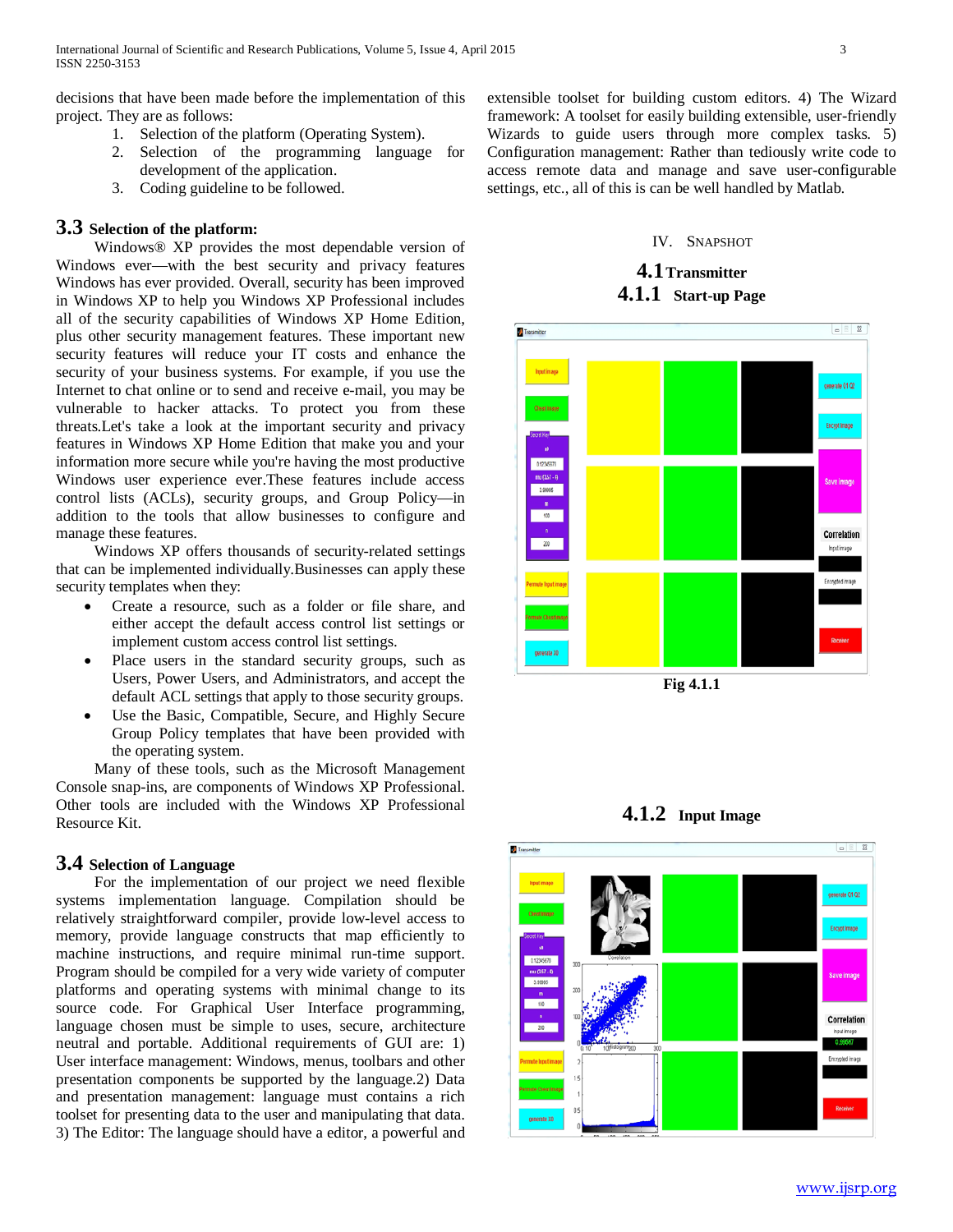**Fig 4.1.2**





**Fig 4.1.3 4.1.4 Permute Input Image**



**Fig 4.1.4**



**Fig 4.1.5**

**4.1.6 Generate Q1 and Q2**



**Fig 4.1.6**



**4.1.5 Generate X0**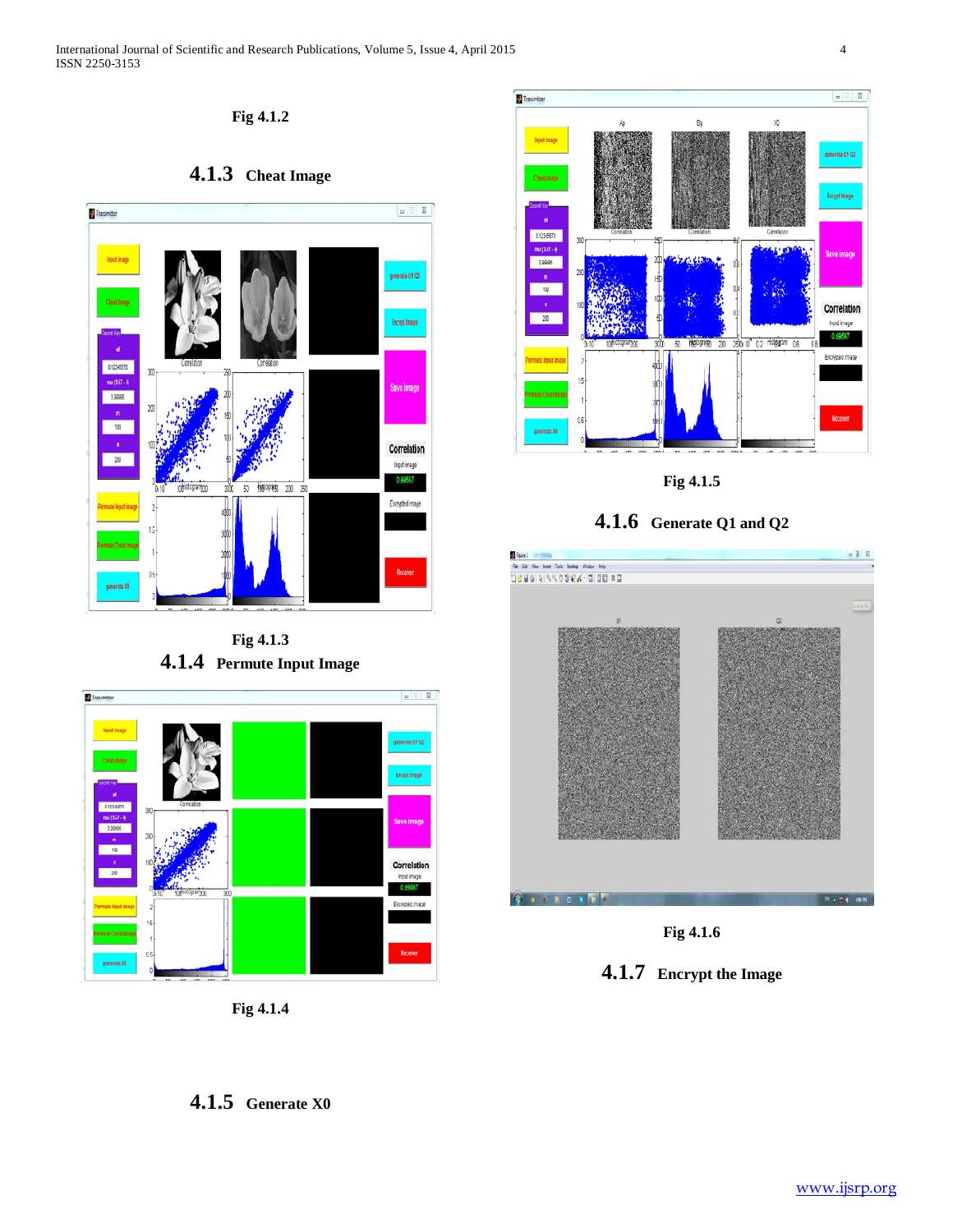

**Fig 4.1.7**

# **4.1.8 Save Encrypt Image**



**Fig 4.1.8**

**4.2Receiver 4.2.1 Input Save Encrypted Image**



**Fig 4.2.1**





**Fig 4.2.2 4.2.3 Decrypt Image**